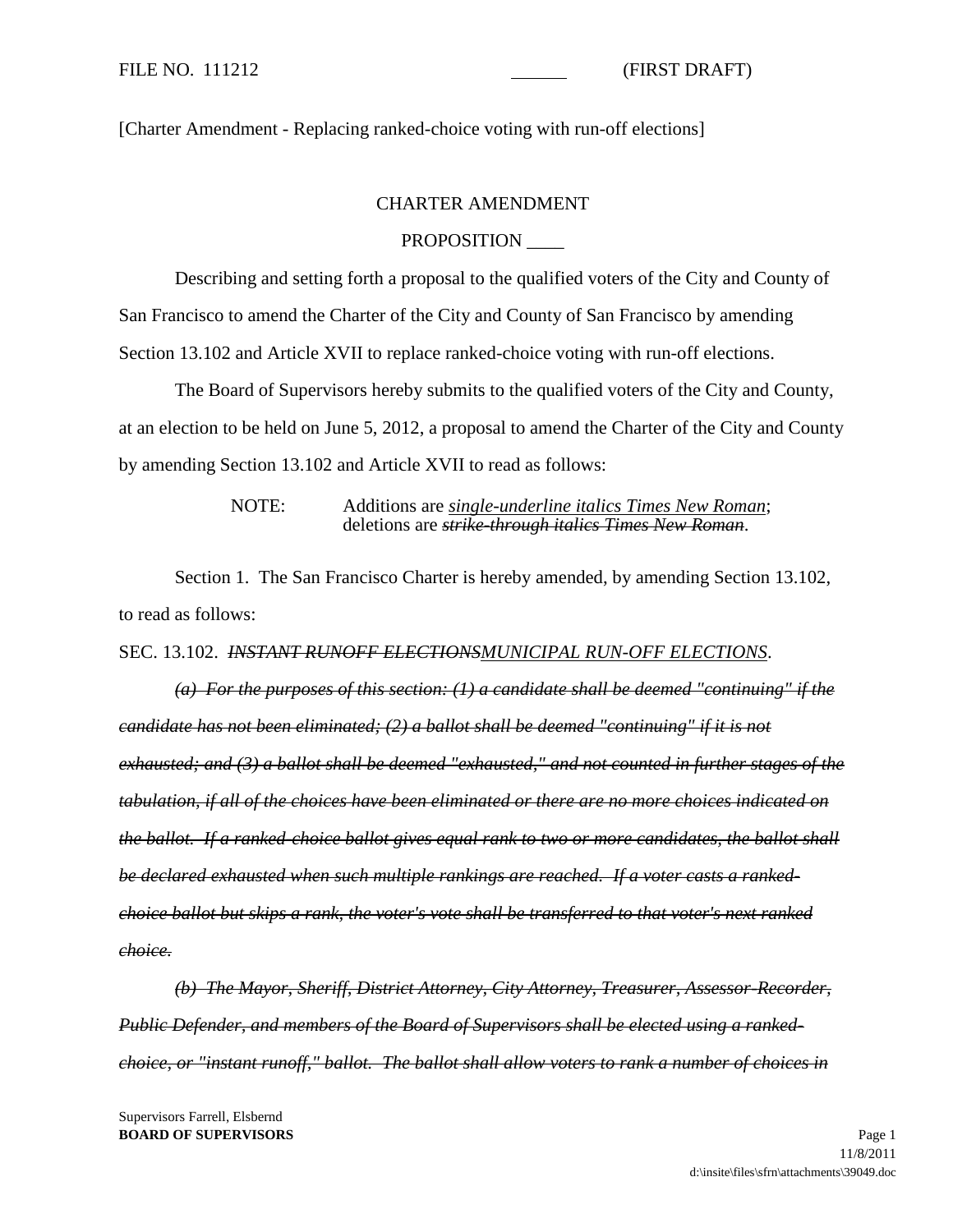*order of preference equal to the total number of candidates for each office; provided, however, if the voting system, vote tabulation system or similar or related equipment used by the City and County cannot feasibly accommodate choices equal to the total number of candidates running for each office, then the Director of Elections may limit the number of choices a voter may rank to no fewer than three. The ballot shall in no way interfere with a voter's ability to cast a vote for a write-in candidate.* 

*(c) If a candidate receives a majority of the first choices, that candidate shall be declared elected. If no candidate receives a majority, the candidate who received the fewest first choices shall be eliminated and each vote cast for that candidate shall be transferred to the next ranked candidate on that voter's ballot. If, after this transfer of votes, any candidate has a majority of the votes from the continuing ballots, that candidate shall be declared elected.* 

*(d) If no candidate receives a majority of votes from the continuing ballots after a candidate has been eliminated and his or her votes have been transferred to the next-ranked candidate, the continuing candidate with the fewest votes from the continuing ballots shall be eliminated. All votes cast for that candidate shall be transferred to the next-ranked continuing candidate on each voter's ballot. This process of eliminating candidates and transferring their votes to the next-ranked continuing candidates shall be repeated until a candidate receives a majority of the votes from the continuing ballots.* 

*(e) If the total number of votes of the two or more candidates credited with the lowest number of votes is less than the number of votes credited to the candidate with the next highest number of votes, those candidates with the lowest number of votes shall be eliminated simultaneously and their votes transferred to the next-ranked continuing candidate on each ballot in a single counting operation.* 

*(f) A tie between two or more candidates shall be resolved in accordance with State law. (g) The Department of Elections shall conduct a voter education campaign to familiarize voters with the ranked-choice or, "instant runoff," method of voting.*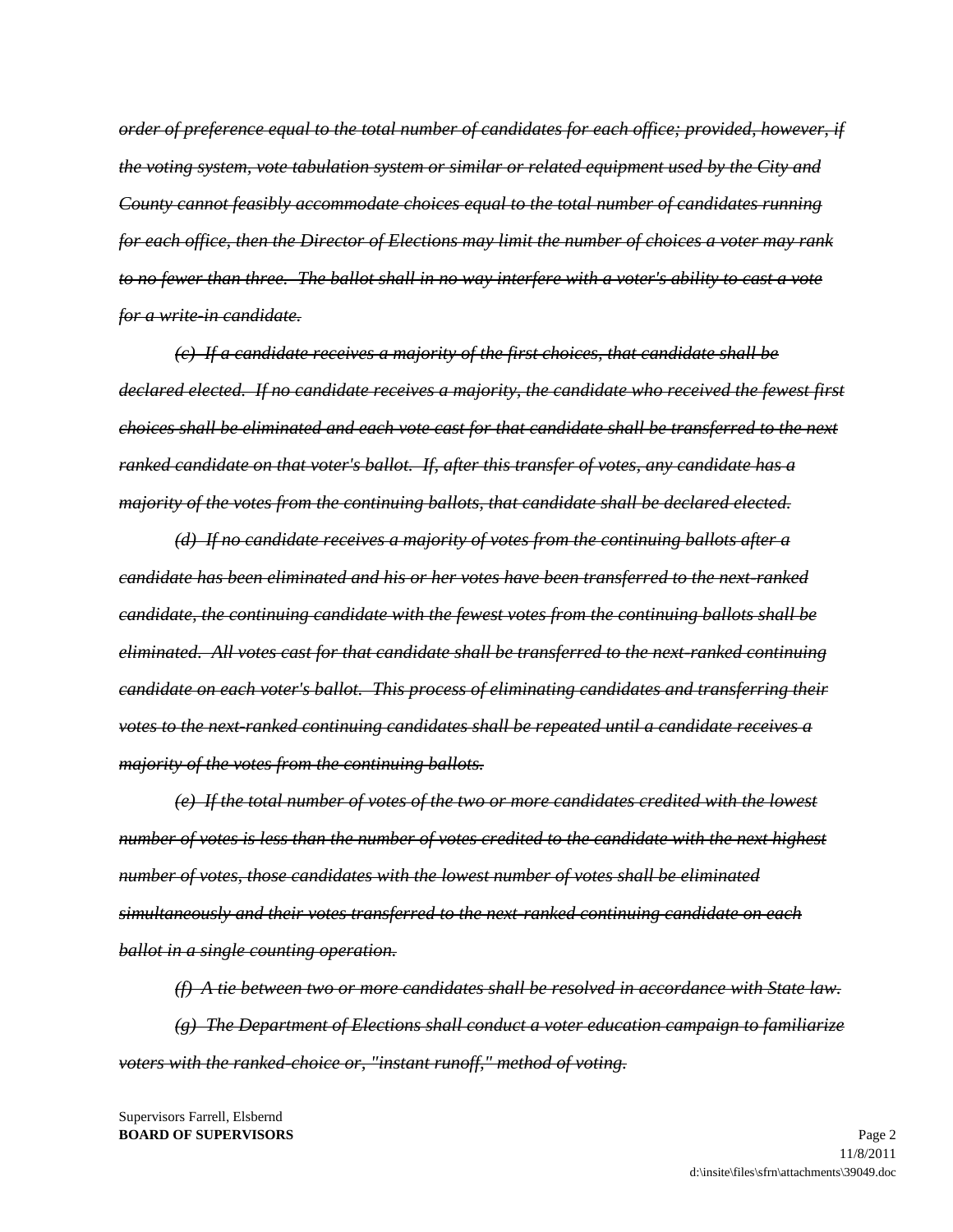*(h) Any voting system, vote tabulation system, or similar or related equipment acquired by the City and County shall have the capability to accommodate this system of ranked-choice, or "instant runoff," balloting.* 

*(i) Ranked choice, or "instant runoff," balloting shall be used for the general municipal election in November 2002 and all subsequent elections. If the Director of Elections certifies to the Board of Supervisors and the Mayor no later than July 1, 2002 that the Department will not be ready to implement ranked-choice balloting in November 2002, then the City shall begin using ranked-choice, or "instant runoff," balloting at the November 2003 general municipal election.* 

*If ranked-choice, or "instant runoff," balloting is not used in November of 2002, and no candidate for any elective office of the City and County, except the Board of Education and the Governing Board of the Community College District, receives a majority of the votes cast at an election for such office, the two candidates receiving the most votes shall qualify to have their names placed on the ballot for a runoff election held on the second Tuesday in December of 2002.*

*In any contest for Mayor, Sheriff, District Attorney, City Attorney, Treasurer, Assessor-Recorder, Public Defender, or members of the Board of Supervisors, in which no candidate receives a majority of the votes cast, the Director of Elections shall hold a run-off election between the two candidates receiving the most votes. The Director of Elections shall hold the run-off election on the second Tuesday of the month following the municipal election in which the contest was on the ballot.*

*Ballots for run-off elections may not permit voters to cast votes for write-in candidates, and the Director of Elections may not count any attempts to cast votes for write-in candidates in a run-off election.*

*The Director of Elections may not place any measures on the ballot for any run-off election.*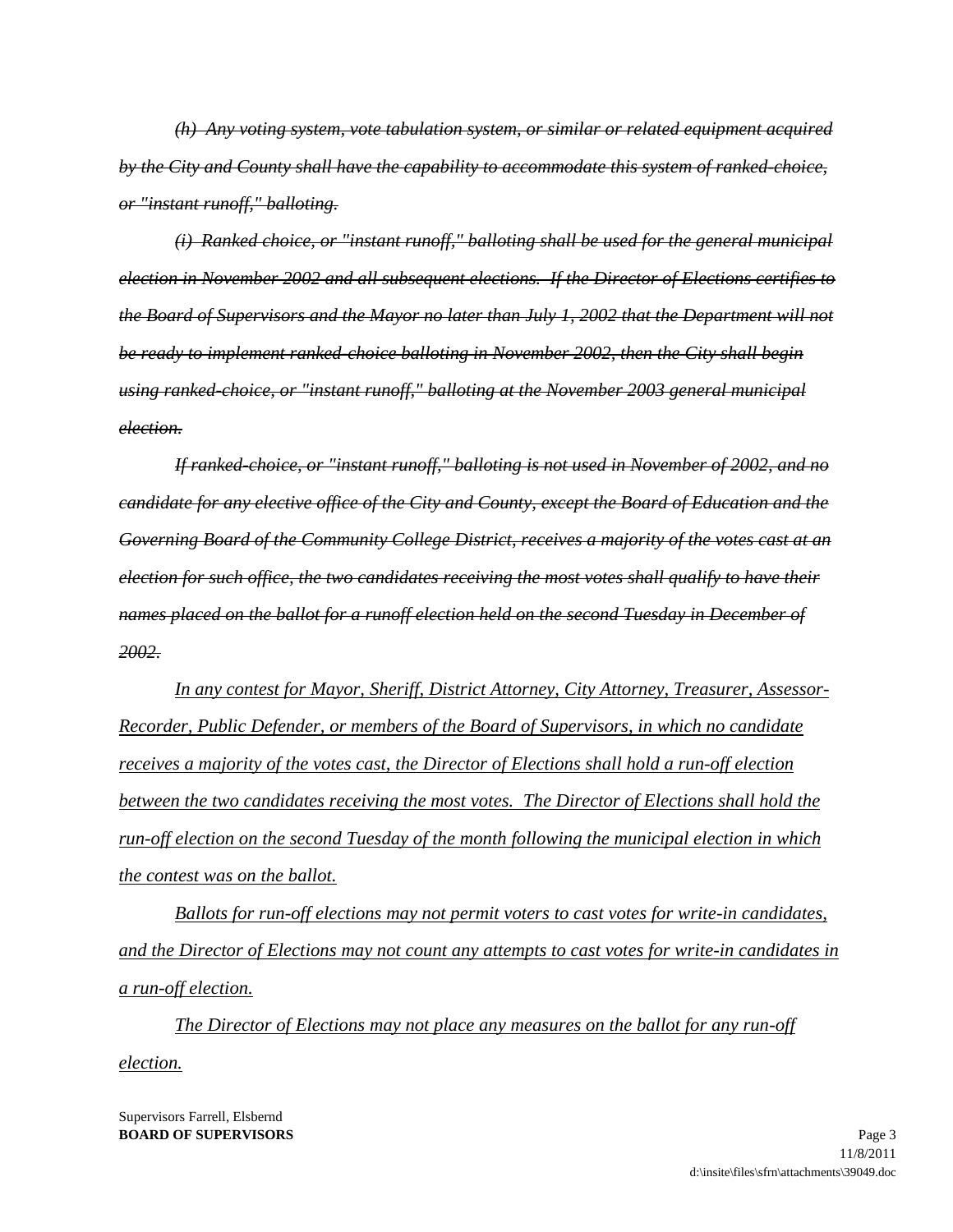*This section shall apply to the general municipal election in November 2012 and to all subsequent municipal elections.*

Section 2. The San Francisco Charter is hereby amended, by amending Article XVII, to read as follows:

#### ARTICLE XVII: DEFINITIONS

For all purposes of this Charter, the following terms shall have the meanings specified below:

"Business day" shall mean any day other than a Saturday, Sunday or holiday on which governmental agencies are authorized by law to close.

"Confirm" or "confirmation" shall mean the approval by a majority of the members of the Board of Supervisors.

"Discrimination" shall mean violations of civil rights on account of race, color, religion, creed, sex, national origin, ethnicity, age, disability or medical condition, political affiliation, sexual orientation, ancestry, marital or domestic partners status, gender identity, parental status, other non-merit factors, or any category provided for by ordinance.

"Domestic partners" shall mean persons who register their partnerships pursuant to the voter-approved Domestic Partnership Ordinance.

"Elector" shall mean a person registered to vote in the City and County.

"For cause" shall mean the issuance of a written public statement by the Mayor describing those actions taken by an individual as a member of a board or commission which are the reasons for removal, provided such reasons constitute official misconduct in office.

"General municipal election" shall mean the election *for local officials or measures,* to be held in the City and County on the Tuesday immediately following the first Monday in November *in odd-numbered years*.

"Initiative" shall mean (1) a proposal by the voters with respect to any ordinance, act or other measure which is within the powers conferred upon the Board of Supervisors to enact, any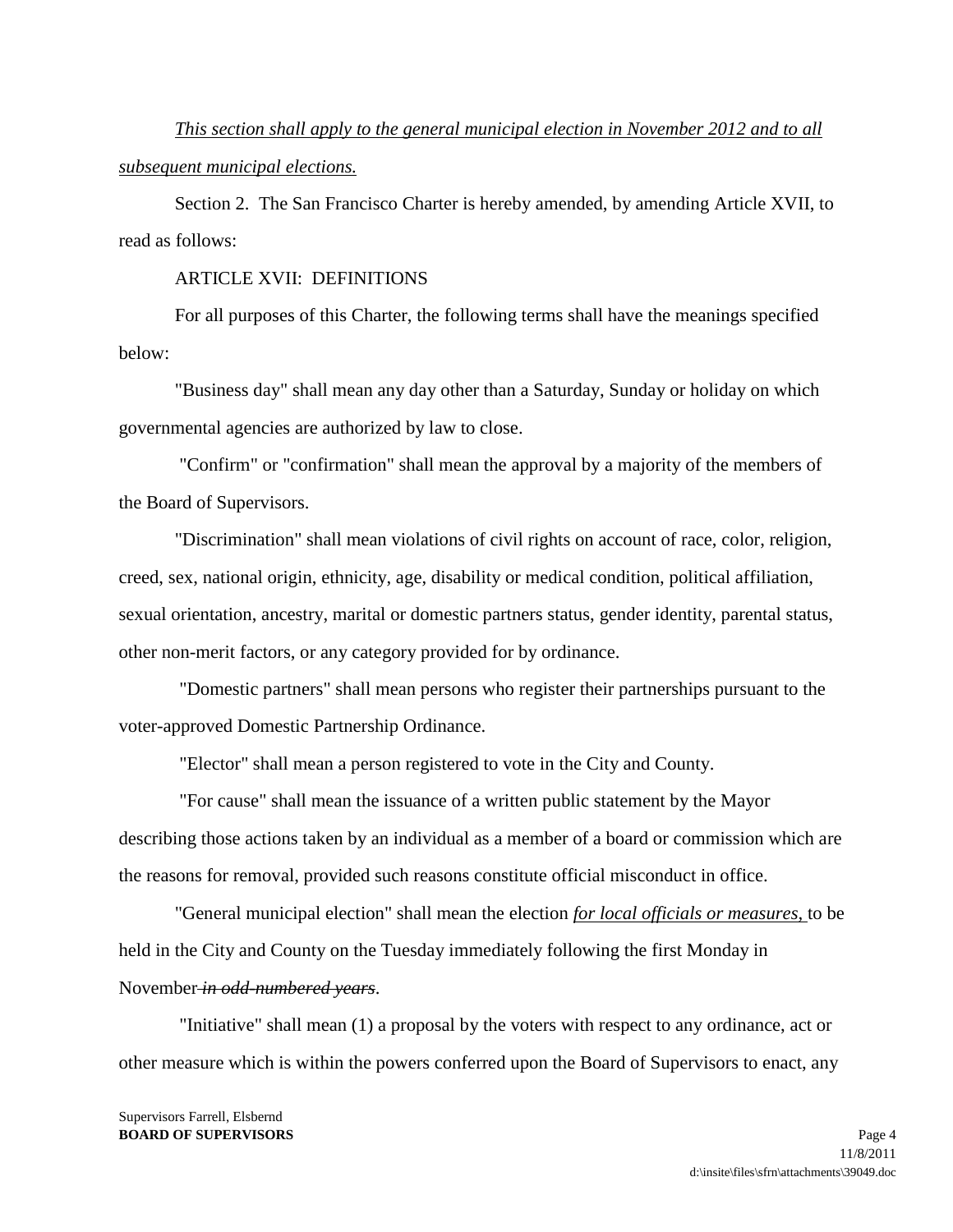legislative act which is within the power conferred upon any other official, board, commission or other unit of government to adopt, or any declaration of policy; or (2) any measure submitted to the voters by the Mayor or by the Board of Supervisors, or four or more members of the Board.

"Notice" shall mean publication (as defined by ordinance), and a contemporaneous filing with the Clerk of the Board of Supervisors or other appropriate office.

"One-third," "a majority" or "two-thirds" of the Board of Supervisors or any other board or commission of the City and County shall mean one-third, a majority or two-thirds of all members of such board or commission.

"Published" shall have the meaning ascribed to the term by the Board of Supervisors by ordinance. The Board of Supervisors shall seek a recommendation from the Clerk of the Board of Supervisors before adopting such an ordinance.

"Referendum" shall mean the power of the voters to nullify ordinances involving legislative matters except that the referendum power shall not extend to any portion of the annual budget or appropriations, annual salary ordinances, ordinances authorizing the City Attorney to compromise litigation, ordinances levying taxes, ordinances relative to purely administrative matters, ordinances necessary to enable the Mayor to carry out the Mayor's emergency powers, or ordinances adopted pursuant to Section 9.106 of this Charter.

"Special municipal election" shall mean, in addition to special elections otherwise required by law, the election called by (1) the Director of Elections with respect to an initiative, referendum or recall, and (2) the Board of Supervisors with respect to bond issues, election of an official not required to be elected at the general municipal election, or an initiative or referendum.

"Statewide election" shall mean an election held throughout the state.

"Voter" shall mean an elector who is registered in accordance with the provisions of state law.